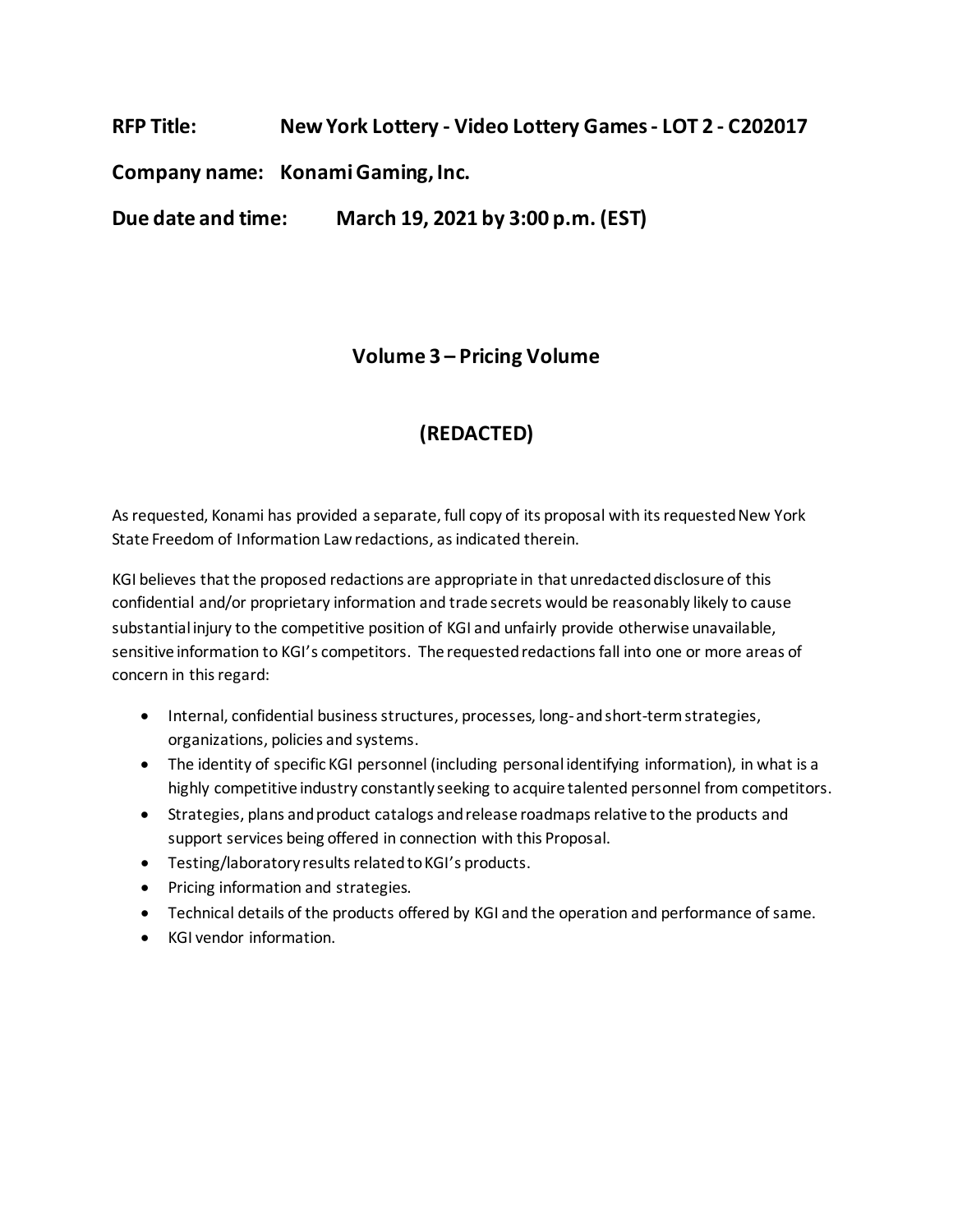**a. Use of Attached Form: As Volume 3 – Pricing Proposal, a Bidder may complete the Attachment 2: Pricing Proposal Form. Alternate forms will be considered.**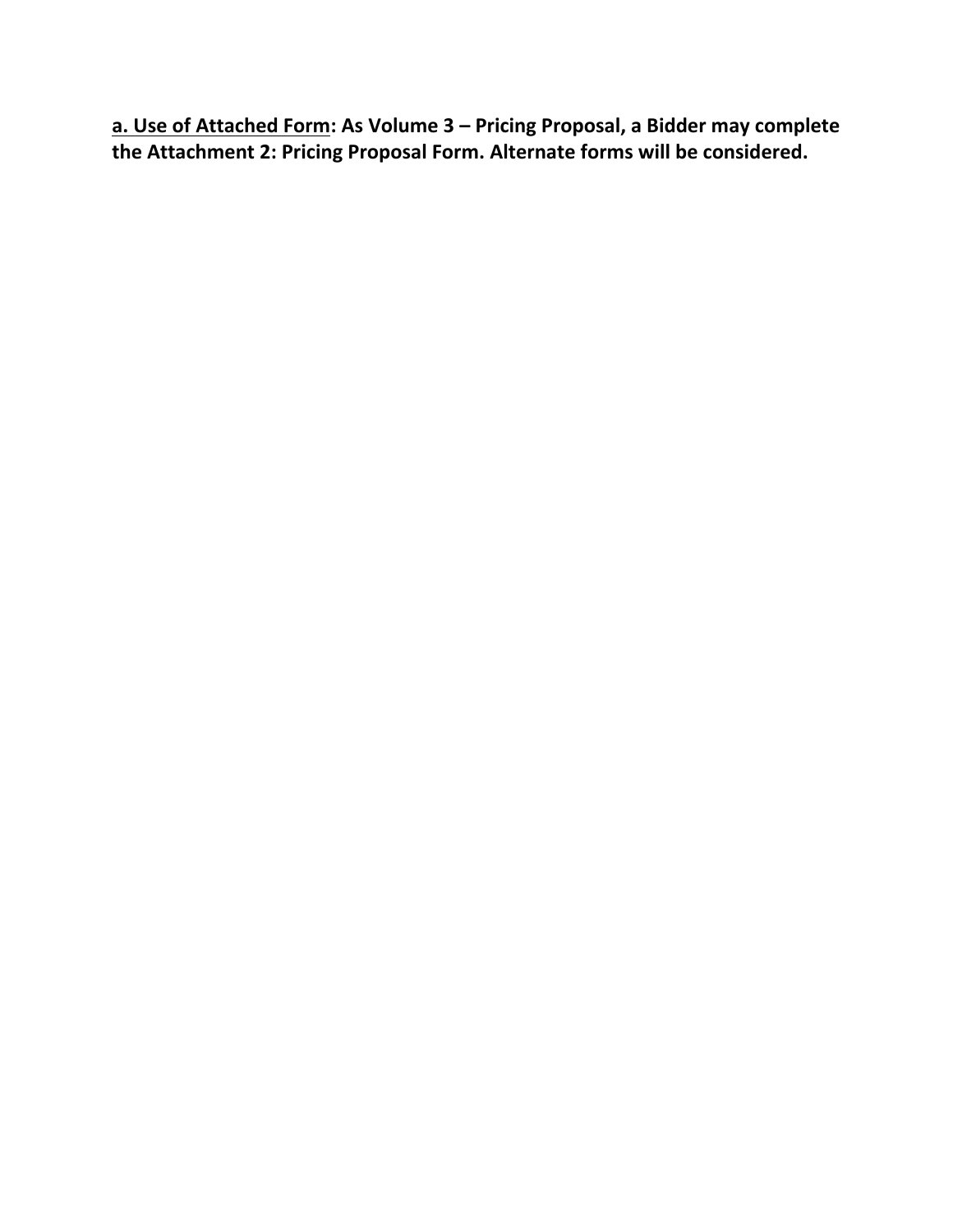Attachment 2

### **Pricing Proposal**

Lot 1 Bidders must use this form. Lot 2 and 3 may use an alternative form.

#### **Base Pricing**

Each vendor shall provide their pricing for slant top and upright as a percentage of net terminal income, carried to four (4) decimal places, including zeros. If a bidder does not carry out a price quote to four (4) decimal places, the Commission will add the appropriate number of zeros. For example, if a quote is stated as 0.10%, the Commission will add two (2) zeros to make the quote read 0.1000%. Pricing is inclusive of machine lease, games, software, maintenance and seats.

Lot 1 - Primary Suppliers

% Net Machine Income:  $\sim$   $\frac{1}{2}$ 

**Specified Option:** Attach Catalog with pricing

#### Lot 2 - Qualified Standard Device Suppliers

Konami requires a minimum of 1,000 units (Standard plus Premium products) before participating in the program.

8.0000%

\$55.00 Per Day Per Unit

% Net Machine Income:-Standard Product

**Specified Option: Premium Product Per Catalog** 

Lot 3 - Qualified Electronic Table Games Suppliers

% Net Machine Income:

Specified Option: Attach Catalog with pricing

Please include the following information to verify the Entity for which this Proposal is being made:

 $\frac{0}{0}$ 

| Company Name:       |       |            |
|---------------------|-------|------------|
| Konami Gaming, Inc. |       |            |
|                     |       |            |
| Signature:          |       |            |
|                     | Date: | 03/15/2021 |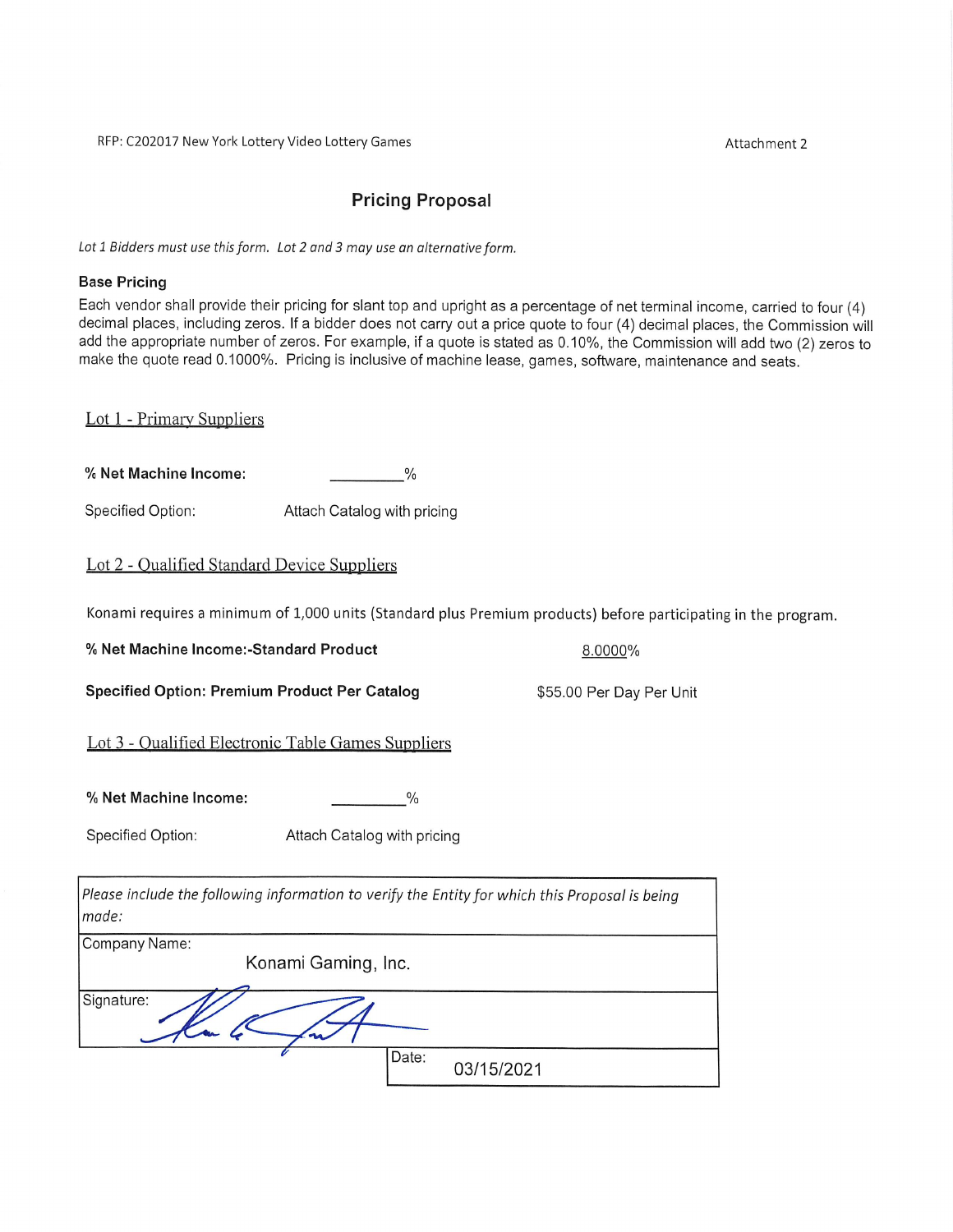## **3.2 FLOOR ALLOCATION**

C. Term of Placement. Each Bidder shall specify a minimum duration that a machine must remain in service on the gaming floor once placed into service. The Bidder shall also establish a fee schedule if such machine is removed from service prior to the minimum time required. The licensed Video Lottery Gaming Facility shall be solely responsible for this fee, if the facility, at its discretion, removes the machine prior to the minimum time. Such fee shall not apply to any machine placed into service under prior contracts, removed due to mechanical or other failures, replaced with another machine from the same supplier as a required or suggested upgrade, or is removed by or service terminated by the supplier.

## **Response to RFP Section 3.2 FLOOR ALLOCATION C**

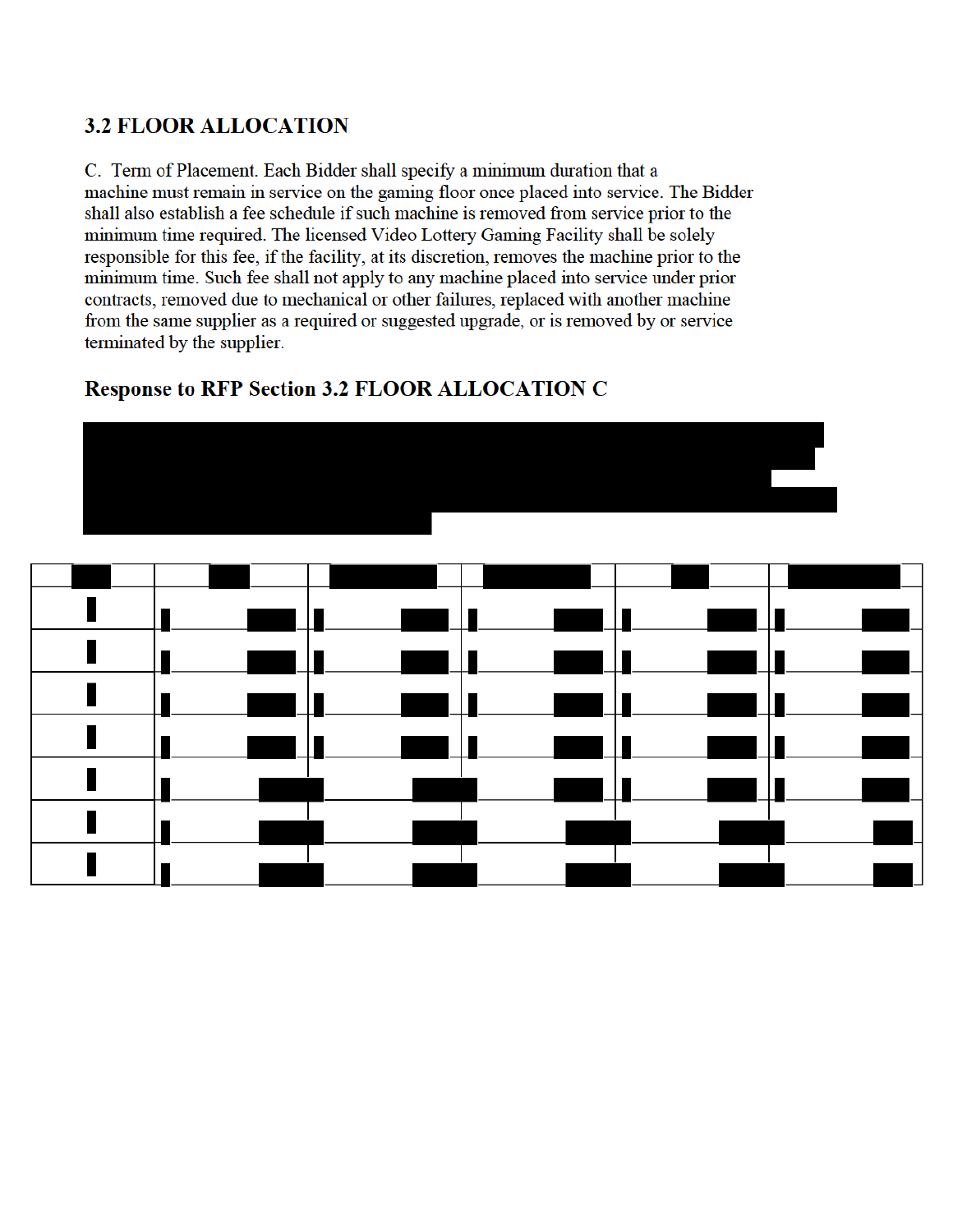**b. Catalog Attachment. Section 3.4, Product Mix and Marketability requires submission of a Catalog illustrating all products to be provided submitted by a Bidder during the contract length. That document, required for the Volume 2 - Technical Proposal, shall include pricing information.**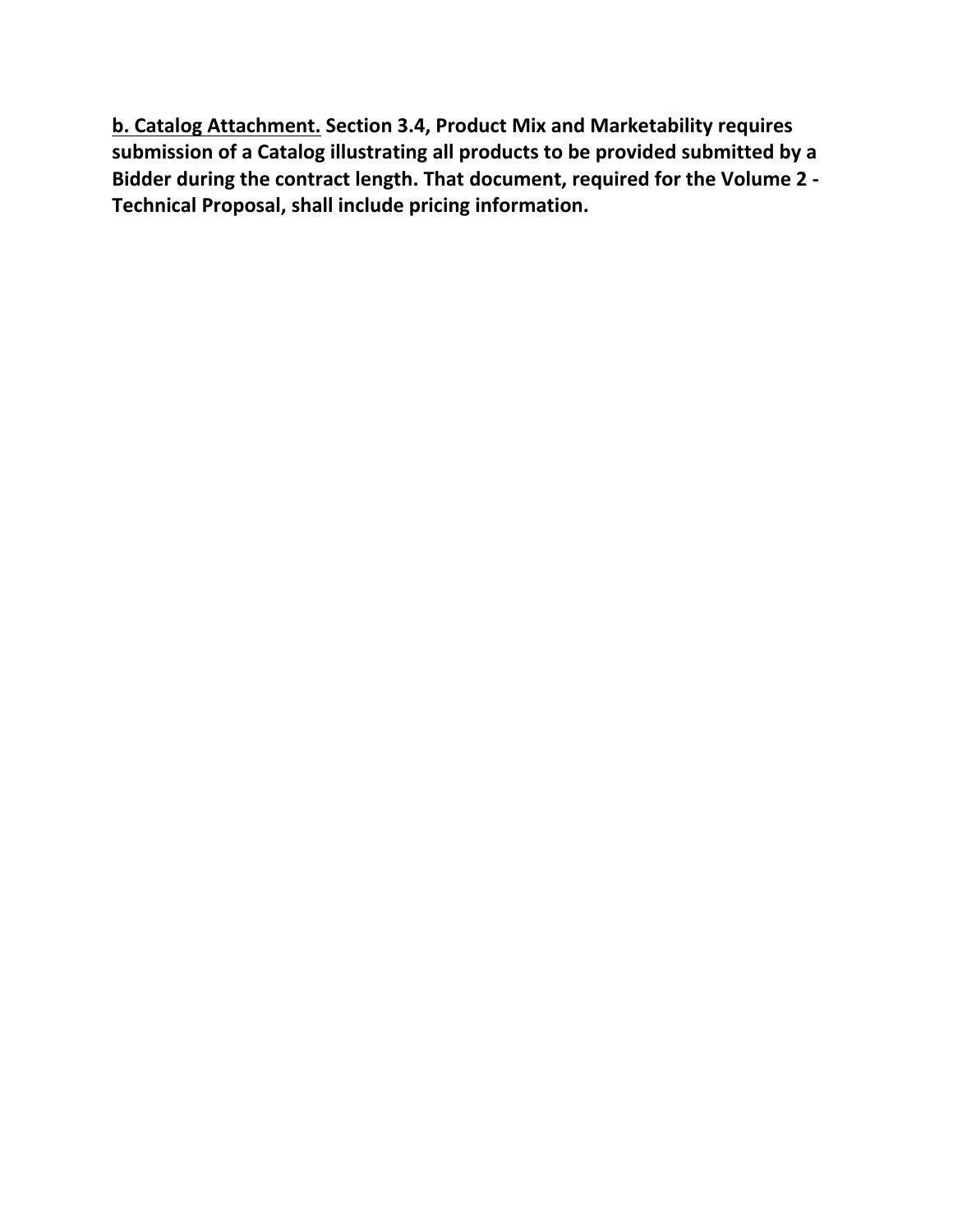